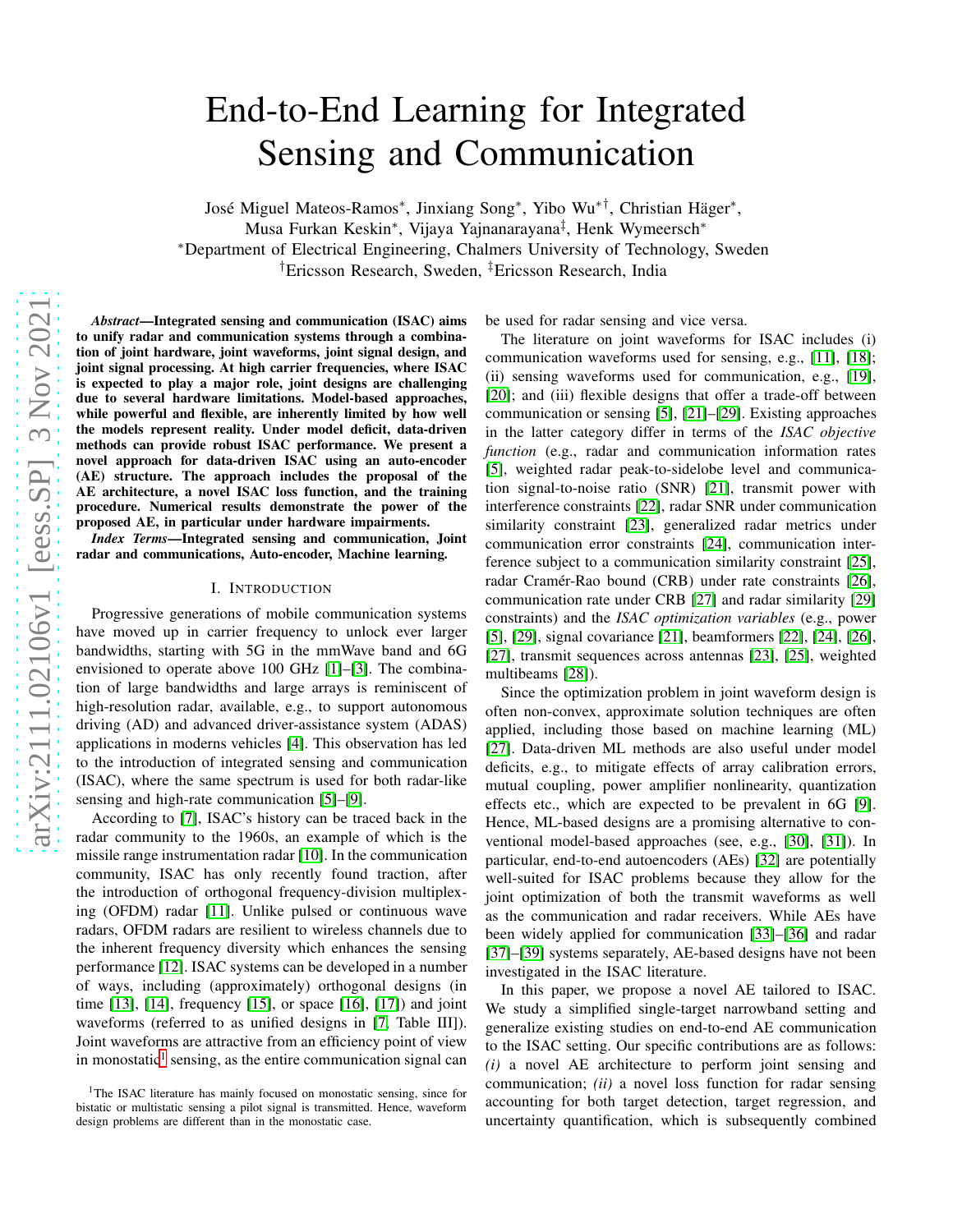<span id="page-1-0"></span>

Fig. 1: Block diagram of the ISAC system model. The blocks highlighted in blue are implemented as trainable NNs as part of the proposed AE. The radar receiver is assumed to be co-located with the transmitter, while the communication receiver is remote.

with the standard communication categorial cross-entropy (CCE) loss; *(iii)* a detailed performance comparison to the best known benchmarks, indicating similar performance; *(iv)* a case study in the presence of hardware impairments, demonstrating the robustness of the proposed AE over the model-based benchmarks.

#### II. SYSTEM MODEL

A block diagram of the considered system model is shown in Fig. [1.](#page-1-0) In the following, we first look at the radar and communication systems separately and then describe the model to perform the joint task of radar sensing and communication.

#### *A. Single-target MIMO Radar*

We consider a multi-input multi-output (MIMO) radar transceiver, which sends a complex signal  $y \in \mathbb{C}^K$  across K antennas, subject to  $\mathbb{E}\{\Vert \mathbf{y} \Vert^2\} \leq E_{\text{tx}}$ . At the co-located radar receiver, a signal  $z_r \sim p_t(z_r|\mathbf{y})$  across the K receive antennas is observed, where  $t \in \{0, 1\}$  represents the absence or presence of a target, with  $p(t = 1) = 1/2$ . In the absence of a target  $z_r = n$ , while in the presence of a target

$$
\boldsymbol{z}_r = \alpha \boldsymbol{a}_{\text{rx}}(\theta) \boldsymbol{a}_{\text{tx}}^\top(\theta) \boldsymbol{y} + \boldsymbol{n}, \tag{1}
$$

where  $n \sim \mathcal{CN}(\mathbf{0}, N_0 \mathbf{I}_K)$  with noise power spectral density  $N_0$ ,  $[\boldsymbol{a}_{tx}(\theta)]_k = [\boldsymbol{a}_{rx}(\theta)]_k = \exp(-\iint z \pi k d \sin(\theta) / \lambda)$ , with  $d =$  $\lambda/2$ . We further assume that  $\alpha \sim \mathcal{CN}(0, \sigma_r^2)$ , following a Swerling-1 model of the target, in which  $\sigma_r^2$  captures the loss of power due to path loss and the target's radar cross section, and that the target (if present) is known to lie in a certain angleof-arrival (AoA) interval (equivalent to the angle-of-departure (AoD) interval)  $\theta \sim \mathcal{U}[\theta_{\min}, \theta_{\max}]$ , with  $-\pi/2 \leq \theta_{\min} \leq$  $\theta_{\text{max}} \leq \pi/2$ .

The purpose of the radar receiver is to determine the probability  $q \in [0, 1]$  that a target is present, and, if so, determine an estimate  $\hat{\theta}$  of the AoA with an uncertainty estimate  $\sigma_{\hat{\theta}}$ .

## *B. MISO Communication*

The transmitter sends a message  $m \in \mathcal{M}$ , which should be mapped onto a constellation and precoded to achieve high SNR at the receiver. We denote the transmitted signal across the K antennas by  $y(m) = vx(m)$  (again subject to  $\mathbb{E}\{\Vert y \Vert^2\} \le$  $E_{tx}$ ), where  $v \in \mathbb{C}^K$  is the transmit beamformer and  $x(m) \in \mathbb{C}$ 

is the mapping of the message in the in-phase/quadrature (IQ) plane. We consider a remote receiver with one antenna. The observed signal is given by

$$
z_c = \beta \boldsymbol{a}_{\text{tx}}^{\top}(\vartheta)\boldsymbol{y}(m) + n,\tag{2}
$$

where the channel is modeled as Rayleigh, with  $\beta \sim$  $CN(0, \sigma_c^2)$ , and the communication receiver is known to lie in a certain AoD range  $\vartheta \sim \mathcal{U}[\vartheta_{\min}, \vartheta_{\max}]$ , with  $-\pi/2 \leq$  $\vartheta_{\min} \leq \vartheta_{\max} \leq \pi/2.$ 

The purpose of the communication receiver is to recover the transmitted message  $m$ . In order to focus on the core communication functionality, we assume that a pilot sequence has been sent prior to data transmission, so that the communication receiver has access to channel state information (CSI)  $\kappa = \beta \boldsymbol{a}_{\text{tx}}^{\top}(\vartheta) \boldsymbol{v}$  (see, e.g., [\[40\]](#page-5-33) for ML-based CSI estimation methods).

## *C. Integrated Sensing and Communication*

<span id="page-1-1"></span>In the ISAC setting, the goal of the transmitter is to design  $y(m)$  as well as the corresponding radar and communication receivers to jointly optimize communication and radar performance. The transmitter has knowledge of  $\Theta =$  $[\theta_{\min}, \theta_{\max}, \vartheta_{\min}, \vartheta_{\max}]$ , which accounts for the possible locations of the target and the communication receiver. Such a joint optimization must account for trade-offs between sensing and communication performance, as discussed in Section [I.](#page-0-1)

Benchmark solutions for radar, communication, and ISAC are deferred to Section [IV-B.](#page-2-0)

## III. ISAC END-TO-END LEARNING

To solve the ISAC problem, we propose to use an end-to-end learning approach via a novel AE architecture and associated loss functions, as described in the following.

#### *A. AE Architecture*

We implement each of the six highlighted blocks in Fig. [1](#page-1-0) as a feed-forward neural network (NN). In particular, we express the encoder and beamformer as functions  $f_{\epsilon}: \mathcal{M} \to \mathbb{C}$  and  $f_{\mu}: \mathbb{R}^4 \to \mathbb{C}^K$ , respectively, where  $\varepsilon$  and  $\mu$  are the learnable parameters of each network. Similarly, the presence detector  $f_{\rho}: \mathbb{C}^K \to [0, 1]$ , angle estimator  $f_{\nu}: \mathbb{C}^K \to [-\pi/2, \pi/2]$ , uncertainty estimator  $f_{\sigma}: \mathbb{C}^K \to \mathbb{R}_{>0}$ , and communication receiver  $f_n : \mathbb{C} \to [0,1]^{|\mathcal{M}|}$  are a function of the learnable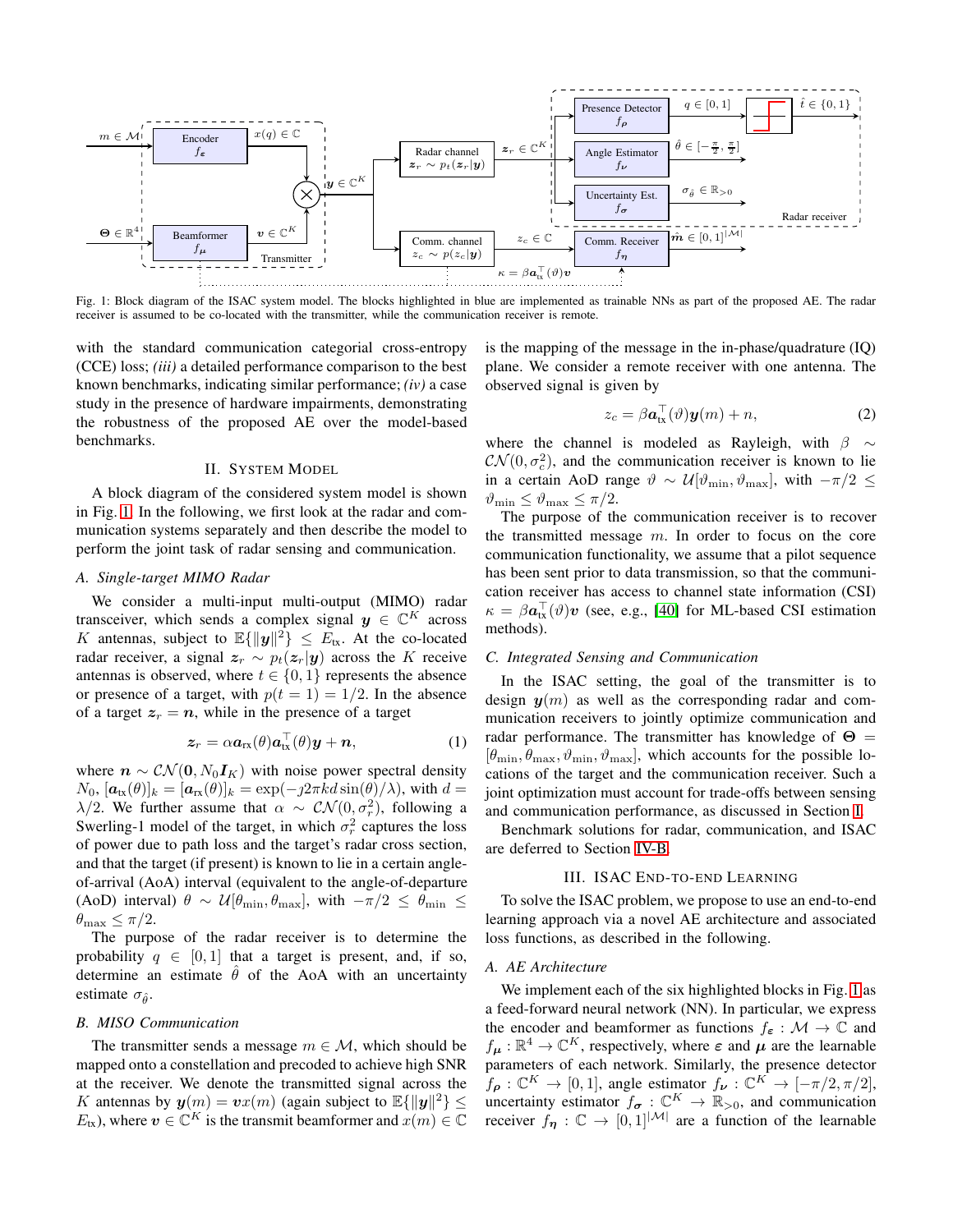parameters  $\rho$ ,  $\nu$ ,  $\sigma$ , and  $\eta$ , respectively. The inputs and outputs to each NN are shown in Fig. [1.](#page-1-0) The radar and communication channel blocks are both instantaneously differentiable, which means that they are differentiable under a realization of the random variables linked to them. This enables supervised endto-end learning of all NNs, with training labels  $[m, t, \theta]$ .

# *B. Loss Functions*

*1) Target Detection:* The output from the detector is an estimate of the probability  $q \in [0, 1]$  that the target is present. During testing, a threshold can then be applied to  $q$ . An appropriate metric for this type of estimation is the binary cross-entropy (BCE) loss, defined as

$$
\mathcal{J}_{\text{TD}}(\varepsilon, \mu, \rho) = -\mathbb{E}[t \log(q) + (1-t) \log(1-q)], \quad (3)
$$

where the expectation is over the noise, the presence/absence of a target, the radar channel gain, and the true target AoA.

*2) Target Regression:* If a target is present, a regression loss can be used to assess how well the AE determines the target's AoA. Rather than simply using the mean squared error (MSE)  $\mathbb{E}[|\hat{\theta} - \theta|^2]$ , which only learns the target's AoA, we propose to use the negative log-likelihood (NLL)

$$
\mathcal{J}_{\mathrm{TR}}(\varepsilon, \mu, \rho, \sigma) = -\mathbb{E}[\log(p(\hat{\theta}|\theta))]
$$
(4)

$$
= \mathbb{E}\big[\log(\sigma_{\hat{\theta}}) + \frac{1}{2\sigma_{\hat{\theta}}^2}|\theta - \hat{\theta}|^2\big],\qquad(5)
$$

where we approximated the likelihood  $p(\hat{\theta}|\theta)$  with a Gaussian density  $\hat{\theta} \sim \mathcal{N}(\theta, \sigma_{\hat{\theta}}^2)$ . Through this loss function, the receiver learns both the target's AoA  $\hat{\theta}$  and the corresponding uncertainty  $\sigma_{\hat{\theta}}$ , which can be useful for subsequent processing.

*3) Overall Radar Loss Function:* Combining the detection and regression loss lead to a joint NLL loss, proposed in [\[41\]](#page-5-34)

$$
\mathcal{J}_{\text{NLL}}(\varepsilon, \mu, \rho, \nu, \sigma) = \mathcal{J}_{\text{TD}} + p(t = 1) \mathcal{J}_{\text{TR}}.
$$
 (6)

*4) Communication Loss Function:* We apply the widely used CCE loss. Let  $C = |\mathcal{M}|$ ,  $m^{\text{enc}} \in \{0, 1\}^C$  be the one-hot encoding [\[32\]](#page-5-28) of m and  $\hat{\mathbf{m}} \in [0, 1]^C$  a C-dimensional probability vector. Then, the CCE loss is

$$
\mathcal{J}_{\text{CE}}(\varepsilon, \mu, \eta) = -\mathbb{E}\left[\sum_{j=1}^{C} m_j^{\text{enc}} \log(\hat{m}_j)\right].
$$
 (7)

*5) ISAC loss:* In order to combine the loss functions from the radar and communication transceivers, we consider a joint loss function as a linear combination of the individual losses

<span id="page-2-2"></span>
$$
\mathcal{J}_{\text{ISAC}}(\varepsilon, \boldsymbol{\mu}, \boldsymbol{\rho}, \boldsymbol{\sigma}, \boldsymbol{\nu}, \boldsymbol{\eta}) = \omega_r \mathcal{J}_{\text{NLL}} + (1 - \omega_r) \mathcal{J}_{\text{CE}}, \quad (8)
$$

where  $\omega_r \in [0, 1]$  is a hyper-parameter to trade off radar performance for communication performance.

#### IV. RESULTS

In this section, we describe the simulation parameters, the performance metrics, the benchmarks, and finally the simulation results with discussion. Cases without and with hardware impairments are considered.

## *A. Simulation Parameters and Metrics*

We set  $|\mathcal{M}| = 4$ ,  $K = 16$ , and  $\mathbb{E}\{\|\mathbf{y}\|_{\infty}^{2}\} = 1$ . The average SNR in the communication is  $\text{SNR}_c = \sigma_c^2/N_0 = 20 \,\text{dB}$  (both for training and testing). The possible receiver locations lie in the range  $(\vartheta_{\min}, \vartheta_{\max}) = (30^{\circ}, 50^{\circ})$ . The average SNR in the radar model is  $SNR_r = \sigma_r^2/N_0 = 0$  dB, and the target can be located in  $(\theta_{\min}, \theta_{\max}) = (-20^{\circ}, 20^{\circ}).$ 

To evaluate the communication performance, we use the symbol error rate (SER)  $\mathbb{E}[p(\hat{m} \neq m)]$ . To evaluate the radar performance, we use the detection probability  $P_d = p(\hat{t} =$  $1|t = 1$ , false alarm probability  $P_{fa} = p(\hat{t} = 1|t = 0)$ , and root mean squared error (RMSE),  $\sqrt{\mathbb{E}[|\hat{\theta} - \theta|^2]}$  (only when  $t = t = 1$ , i.e., when a target is present and detected).

# <span id="page-2-1"></span><span id="page-2-0"></span>*B. Benchmarks*

*1) Transmitter Benchmark:* As communication constellation, we use 4-QAM. For communication and radar beamforming vector, we use the approach from [\[42\]](#page-5-35), [\[43\]](#page-5-36). In particular, given an certain angular range  $[\theta_{\min}, \theta_{\max}]$  (i.e., either for communication or radar), let  $\mathbf{b} \in \mathbb{C}^{N_{\text{grid}} \times 1}$  denote the desired beampattern at  $N_{\text{grid}}$  angular grid locations  $\{\theta_i\}_{i=1}^{N_{\text{grid}}}$ , with

$$
[\boldsymbol{b}]_i = \begin{cases} |\boldsymbol{a}_{\text{tx}}(\theta_i)|^2, & \text{if } \theta_i \in [\theta_{\min}, \theta_{\max}] \\ 0, & \text{otherwise} \end{cases} . \tag{9}
$$

<span id="page-2-3"></span>Let  $\mathbf{A} = [\mathbf{a}_{tx}(\theta_1) \dots \mathbf{a}_{tx}(\theta_{N_{grid}})] \in \mathbb{C}^{K \times N_{grid}}$  the transmit steering matrix corresponding to those locations. Then, the beampattern synthesis problem can be formulated as  $\mathop{\rm min\,}\limits_{\bm{y}}$  $\left\Vert \boldsymbol{b}-\boldsymbol{A}^{\mathrm{T}}\boldsymbol{y}\right\Vert _{2}^{2}$  $\frac{2}{2}$ , which has a simple closed-form leastsquares (LS) solution  $y = (A^*A^T)^{-1}A^*b$ . After normalization, this provides us with a communication-optimal beam  $y_c$ and a radar-optimal beam  $y_r$ . For the ISAC scenario, we apply the approach from [\[28\]](#page-5-25), and design the transmit ISAC beam as

$$
\boldsymbol{v}(\rho,\varphi) = \sqrt{E_{\text{tx}}}\frac{\sqrt{\rho}\boldsymbol{y}_r + \sqrt{1-\rho}e^{\jmath\varphi}\boldsymbol{y}_c}{\|\sqrt{\rho}\boldsymbol{y}_r + \sqrt{1-\rho}e^{\jmath\varphi}\boldsymbol{y}_c\|}.
$$
 (10)

where  $\rho \in [0, 1]$  is a trade-off parameter and  $\varphi \in [0, 2\pi)$  is a phase that can be used to provide coherency between multiple beams. Such a beam can then be optimized with respect to  $\rho$ ,  $\varphi$ in terms of different objectives [\[14\]](#page-5-10), [\[28\]](#page-5-25). For our purpose, it is sufficient to sweep over  $[\rho, \varphi]$  and for each value evaluate the SER, RMSE, detection and false alarm probabilities for the corresponding optimized communication and radar receiver benchmarks, detailed next.

*2) Radar Detection Benchmark:* To derive a benchmark for radar detection, we resort to the maximum a-posteriori (MAP) ratio test (MAPRT) detector [\[44\]](#page-5-37), which generalizes the generalized likelihood ratio test (GLRT) detector [\[45\]](#page-5-38) to the case with random parameters and thus can take into account the prior information on  $\alpha$  and  $\theta$ . Details can be found in Appendix [A.](#page-4-0)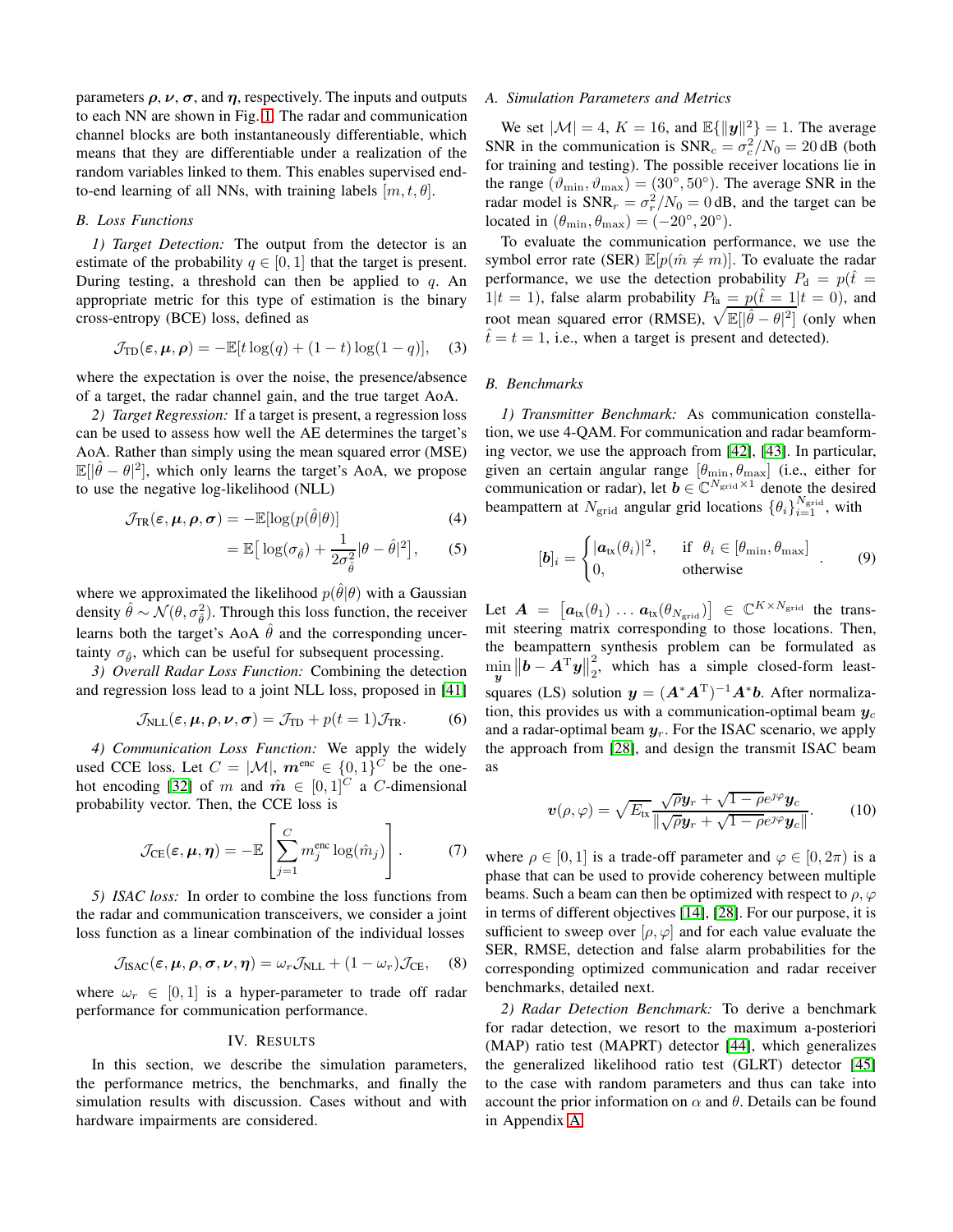TABLE I: Summary of the NN architectures.

<span id="page-3-0"></span>

| <b>Network</b>                | Input layer     | Hidden layers | Output layer              |
|-------------------------------|-----------------|---------------|---------------------------|
| Encoder $f_{\epsilon}$        | $ \mathcal{M} $ | (K, K, 2K)    | 2 (linear)                |
| Beamformer $f_{\mu}$          | 4               | (K, K, 2K)    | $K$ (linear)              |
| Presence det. $f_{\rho}$      | 2K              | (2K, 2K, K)   | $1$ (sigmoid)             |
| Angle est. $f_{\nu}$          | 2K              | (2K, 2K, K)   | $1$ (tanh)                |
| Uncertainty est. $f_{\sigma}$ | 2K              | (2K, 2K, K)   | $1$ (ReLU)                |
| Comm. receiver $f_n$          | 2               | (K, 2K, 2K)   | $ \mathcal{M} $ (softmax) |

*3) Communication Receiver Benchmark:* We apply the maximum likelihood detector

$$
\hat{m}(z_c) = \arg\min_{m \in \mathcal{M}} ||z_c - \beta \boldsymbol{a}_{\text{tx}}^\top(\vartheta) \boldsymbol{v} x(m)||^2, \qquad (11)
$$

which minimizes the SER.

#### *C. AE Training*

In terms of the NN architectures, Table [I](#page-3-0) shows the size of the layers in each network, as well as the activation functions for the output layer. The activation function for the hidden layers is the Rectified Linear Unit (ReLU) function. Complexvalued inputs are converted to real-valued by concatenating their real and imaginary parts. In the transmitter, after computing  $y$ , we apply a normalization layer, which scales the transmitted signal to meet the power constraint, as proposed in [\[32\]](#page-5-28). To train the AE, we employed the widely used Adam optimizer [\[46\]](#page-5-39) with learning rate 0.01 and mini-batch size 10000. The data samples in each mini-batch are drawn independently from the corresponding distribution (source or channel). Thus, no data is reused between training and testing, preventing overfitting issues. We utilized a total of 20 million samples to train each NN.

Given the losses in  $(3)$ – $(8)$ , we could train all six NNs from Table [I](#page-3-0) at the same time. However, we found that sequentially training the radar receiver NNs yielded better performance. We maintain the joint training structure of [\(8\)](#page-2-2), but with slight changes to  $\mathcal{J}_{NLL}$ . Namely, we first train  $f_{\epsilon}, f_{\mu}, f_{\eta}, f_{\nu}$  substituting  $\mathcal{J}_{NLL}$  in [\(8\)](#page-2-2) by a modified MSE error,  $\mathcal{J}_{MSE} = p(t=1)\mathbb{E}[|\hat{\theta} - \theta|^2]$ . Secondly, we freeze  $\nu$  and train  $f_{\epsilon}$ ,  $f_{\mu}$ ,  $f_{\eta}$ ,  $f_{\sigma}$  using just the second term of [\(6\)](#page-2-3) in [\(8\)](#page-2-2). Finally, we freeze  $\sigma, \nu$  and train  $f_{\epsilon}, f_{\mu}, f_{\eta}, f_{\rho}$  by substituting  $\mathcal{J}_{\text{NLL}}$  with  $\mathcal{J}_{\text{TD}}$ .

## *D. Simulation Results without Hardware Impairments*

We show the ISAC trade-off results in Fig. [2](#page-3-1) (a) (SER vs. detection probability) and Fig. [2](#page-3-1) (b) (SER vs. target RMSE). In the test stage, we established a fixed false alarm probability of  $P_{fa} = 10^{-2}$  and computed the empirical value of  $P_{fa}$  during testing to obtain these results. Both figures indicate that the trade-off between radar and communication performance for the end-to-end learning approach based on different values of the hyper-parameter  $\omega_r$  in [\(8\)](#page-2-2) is close to the baseline. This confirms that ML approaches can perform as good as standard baselines for our particular scenario. The values of the hyper-parameters used in those simulations are  $\omega_r \in \{0, 0.01, 0.014, 0.015, 0.03, 0.09, 0.15, 0.4, 0.6, 0.7, 1\}.$ 

<span id="page-3-1"></span>

<span id="page-3-2"></span>Fig. 2: Results (without hardware impairments) for a fixed empirical false alarm probability of  $P_{fa} = 10^{-2}$ ,  $\text{SNR}_c = 20$  dB, and  $\text{SNR}_r = 0$  dB.



Fig. 3: Learned beampatterns (without hardware impairments) generated by the AE for different values of the hyper-parameter  $\omega_r$ , where the communication receiver and the radar target reside, respectively, in the intervals (30°, 50°) and  $(-20^\circ, 20^\circ)$ . The function  $E(\phi) = |\mathbf{a}_{\text{tx}}(\phi)|^{\top} \mathbf{y}|^2$  accounts for how much energy is transmitted in a certain direction.

We also observe a sharp degradation of communication performance when  $\omega_r \rightarrow 1$ , as the beamformer mainly illuminates the target and not the communication receiver, as seen in Fig. [3.](#page-3-2) Conversely, when  $\omega_r \to 0$ , the beamformer illuminates the communication receiver, leading to severe radar performance degradation (i.e., low detection probability and high RMSE). Nevertheless, there is a 'sweet spot' around  $\omega_r \approx 0.09$ , where both radar and communication achieve good performance, as the resulting beampattern points towards both angular sectors at the same time. Finally, in Fig. [4,](#page-4-1) we assess the quality of the AoA uncertainty estimate  $\sigma_{\hat{\theta}}$ . The RMSE increases monotonically with  $\sigma_{\hat{\theta}}$  as  $\omega_r$  varies, though we slightly under-estimate the RMSE.

#### *E. Simulation Results under Hardware Impairments*

We now study the impact of a specific hardware impairment: the inter-element spacing, which up to now was assumed to be exactly  $d = \lambda/2$ . Following [\[47\]](#page-5-40), we apply a Gaussian perturbation, so that the distance between the  $k$ -th and  $(k + 1)$ -th antenna elements is  $d_k \sim_{i.i.d.} \mathcal{N}(\lambda/2, \sigma_\lambda^2)$ . We set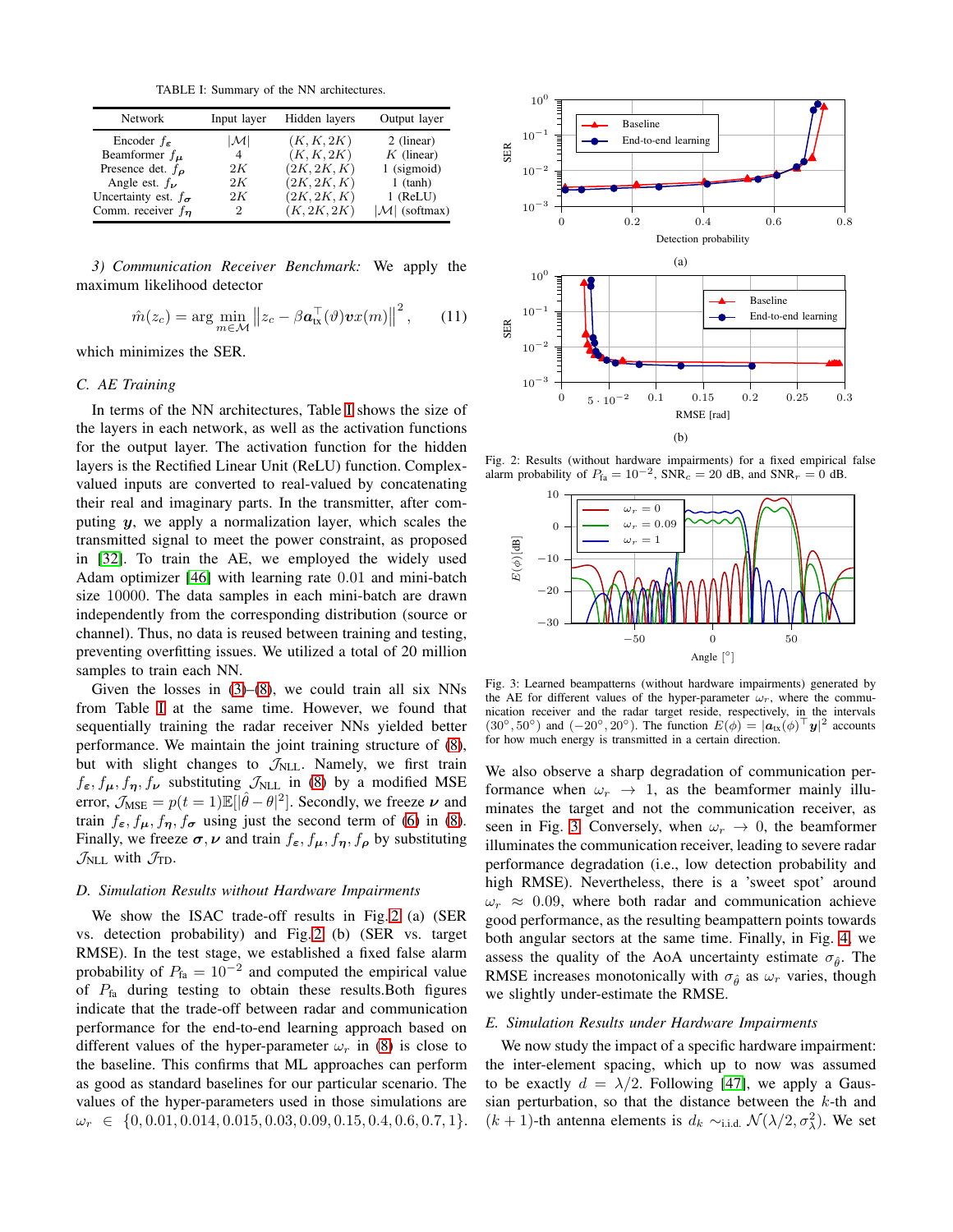<span id="page-4-1"></span>

Fig. 4: Results (without hardware impairments) of the RMSE of the AoA against the associated standard deviation  $\sigma_{\hat{a}}$  for AoA against the associated standard deviation  $\sigma_{\hat{\theta}}$  for  $\omega_r \in \{0.01, 0.014, 0.015, 0.03, 0.09, 0.15, 0.4, 0.6, 0.7, 1\}$ . The dashed line shows RMSE =  $\sigma_{\hat{\theta}}$  as a reference.

<span id="page-4-2"></span>

Fig. 5: Results (with hardware impairments) for a fixed empirical false alarm probability of  $P_{fa} = 10^{-2}$ , SNR<sub>c</sub> = 20 dB, and SNR<sub>r</sub> = 0 dB.

 $\sigma_{\lambda} = \lambda/30$  and show the ISAC trade-off results for a single realization of  $d_k$  ( $k = 0, \ldots, K - 2$ ) in Fig. [5.](#page-4-2) Note that the baseline assumes  $d_k = \lambda/2$ ,  $\forall k$ . We observe that end-to-end learning can adapt to these hardware impairments, whereas standard model-based approach without a perfect model incurs significant performance penalties (despite the very small deviations from the nominal model). In this case the hyperparameter was selected to be  $\omega_r \in \{0, 10^{-6}, 10^{-4}, 10^{-2}, 1.5\}$ . 10−<sup>2</sup> , 0.03, 0.05, 0.15, 0.4, 0.9, 1}.

## V. CONCLUSIONS

In this work, we have proposed a novel end-to-end AE approach for ISAC, and we have compared the AE performance with standard benchmarks for sensing and communications. Our results demonstrate that the trained AE performs close to the baseline. Moreover, we have shown the robustness of the proposed end-to-end learning approach to account for hardware impairments in the antenna array of the transmitter.

Among possible future works, some natural extensions to this study include: (i) incorporate multiple targets to the sensing environment, (ii) use a MIMO communication system, (iii) provide  $\omega_r$  to the AE input, (iv) learn across multiple angular ranges, and (v) make the channel more realistic towards 6G.

#### ACKNOWLEDGMENT

This work was supported, in part, by a grant from the Chalmers AI Research Center Consortium (CHAIR), by the European Commission through the H2020 project Hexa-X (Grant Agreement no. 101015956) and by the MSCA-IF grant 888913 (OTFS-RADCOM). The authors gratefully acknowledge the feedback from Juliano Pinto and Lennart Svensson.

## <span id="page-4-3"></span><span id="page-4-0"></span>APPENDIX A RADAR DETECTION BENCHMARK

For the hypothesis testing problem where  $\mathcal{H}_0$  and  $\mathcal{H}_1$  denote the absence or presence of a target, the MAPRT corresponding to  $(1)$  can be written as  $[44]$ 

<span id="page-4-4"></span>
$$
\mathcal{L}(\boldsymbol{z}_r) = \frac{\max_{\alpha,\theta,\boldsymbol{y}} p(\alpha,\theta,\boldsymbol{y},\mathcal{H}_1 \,|\, \boldsymbol{z}_r)}{p(\mathcal{H}_0 \,|\, \boldsymbol{z}_r)} \mathop{\geqslant}_{\mathcal{H}_0}^{\mathcal{H}_1} \widetilde{\eta} \ . \tag{12}
$$

Notice that different from the Bayesian detector, we do not marginalize over  $\alpha$  and  $\theta$  in the MAPRT [\[44\]](#page-5-37). Applying the Bayes' theorem to [\(12\)](#page-4-3) yields

$$
\mathcal{L}(\boldsymbol{z}_r) = \frac{\max_{\alpha,\theta,\boldsymbol{y}} p(\boldsymbol{z}_r \,|\, \alpha,\theta,\boldsymbol{y},\mathcal{H}_1) p(\alpha) p(\theta) p(\mathcal{H}_1)}{p(\boldsymbol{z}_r \,|\, \mathcal{H}_0) p(\mathcal{H}_0)} \mathop{\geqslant}_{\mathcal{H}_0}^{\mathcal{H}_1} \widetilde{\eta} \ . \tag{13}
$$

Assuming  $p(\mathcal{H}_0) = p(\mathcal{H}_1) = 1/2$  and taking the logarithm in [\(13\)](#page-4-4), we obtain

<span id="page-4-5"></span>
$$
\mathcal{L}^{\log}(z_r) = \frac{\|z_r\|^2}{N_0}
$$
\n
$$
-\min_{\substack{\alpha,\theta \in [\theta_{\min},\theta_{\max}] \\ ||\mathbf{y}||^2 = E_{\text{tx}}}} \left\{ \frac{\|z_r - \alpha \, a_{\text{rx}}(\theta) a_{\text{tx}}^\top(\theta) \mathbf{y}\|^2}{N_0} + \frac{|\alpha|^2}{\sigma^2} \right\} \underset{\mathcal{H}_0}{\overset{\mathcal{H}_1}{\geq}} \eta,
$$
\n(14)

where  $\mathcal{L}^{\log}(z_r) \triangleq \log \mathcal{L}(z_r)$ ,  $\eta \triangleq \log \widetilde{\eta} + \log(\theta_{\max} - \theta_{\min}) +$  $log(\pi \sigma^2)$ , and the equality constraint on the transmit power is enforced to remove the ambiguity in estimating the channel gain  $\alpha$ . The optimal  $\alpha$  in [\(14\)](#page-4-5) can be computed for given  $\theta$ and  $y$  as

$$
\widehat{\alpha} = \frac{\boldsymbol{y}^{\mathrm{H}} \boldsymbol{a}_{\mathrm{tx}}^*(\theta) \boldsymbol{a}_{\mathrm{rx}}^{\mathrm{H}}(\theta) \boldsymbol{z}_r}{\left\| \boldsymbol{a}_{\mathrm{rx}}(\theta) \boldsymbol{a}_{\mathrm{tx}}^{\mathrm{T}}(\theta) \boldsymbol{y} \right\|^2 + \frac{N_0}{\sigma^2}} = \frac{\boldsymbol{y}^{\mathrm{H}} \boldsymbol{a}_{\mathrm{tx}}^*(\theta) \boldsymbol{a}_{\mathrm{rx}}^{\mathrm{H}}(\theta) \boldsymbol{z}_r}{K |\boldsymbol{a}_{\mathrm{tx}}^{\mathrm{T}}(\theta) \boldsymbol{y}|^2 + \frac{N_0}{\sigma^2}} \ . \tag{15}
$$

Plugging [\(15\)](#page-4-6) back into [\(14\)](#page-4-5) yields (after some algebraic manipulations)

$$
\mathcal{L}^{\log}(z_r) = \max_{\substack{\theta \in [\theta_{\min}, \theta_{\max}]} \theta \in E_{\text{tx}}} \frac{|\boldsymbol{a}_{\text{tx}}^{\top}(\theta)\boldsymbol{y}|^2 |\boldsymbol{a}_{\text{rx}}^{\text{H}}(\theta)z_r|^2}{N_0 \left(K|\boldsymbol{a}_{\text{tx}}^{\top}(\theta)\boldsymbol{y}|^2 + \frac{N_0}{\sigma^2}\right)} \mathop{\gtrless} \limits_{\mathcal{H}_0} \eta \; .
$$
\n(16)

From [\(16\)](#page-4-7), we can express the optimal y as a function of  $\theta$ as

<span id="page-4-8"></span><span id="page-4-7"></span><span id="page-4-6"></span>
$$
\hat{y} = \sqrt{\frac{E_{\rm tx}}{K}} \frac{\mathbf{a}_{\rm tx}^*(\theta) \mathbf{a}_{\rm rx}^{\rm H}(\theta) z_r}{|\mathbf{a}_{\rm tx}^{\rm H}(\theta) z_r|} \ . \tag{17}
$$